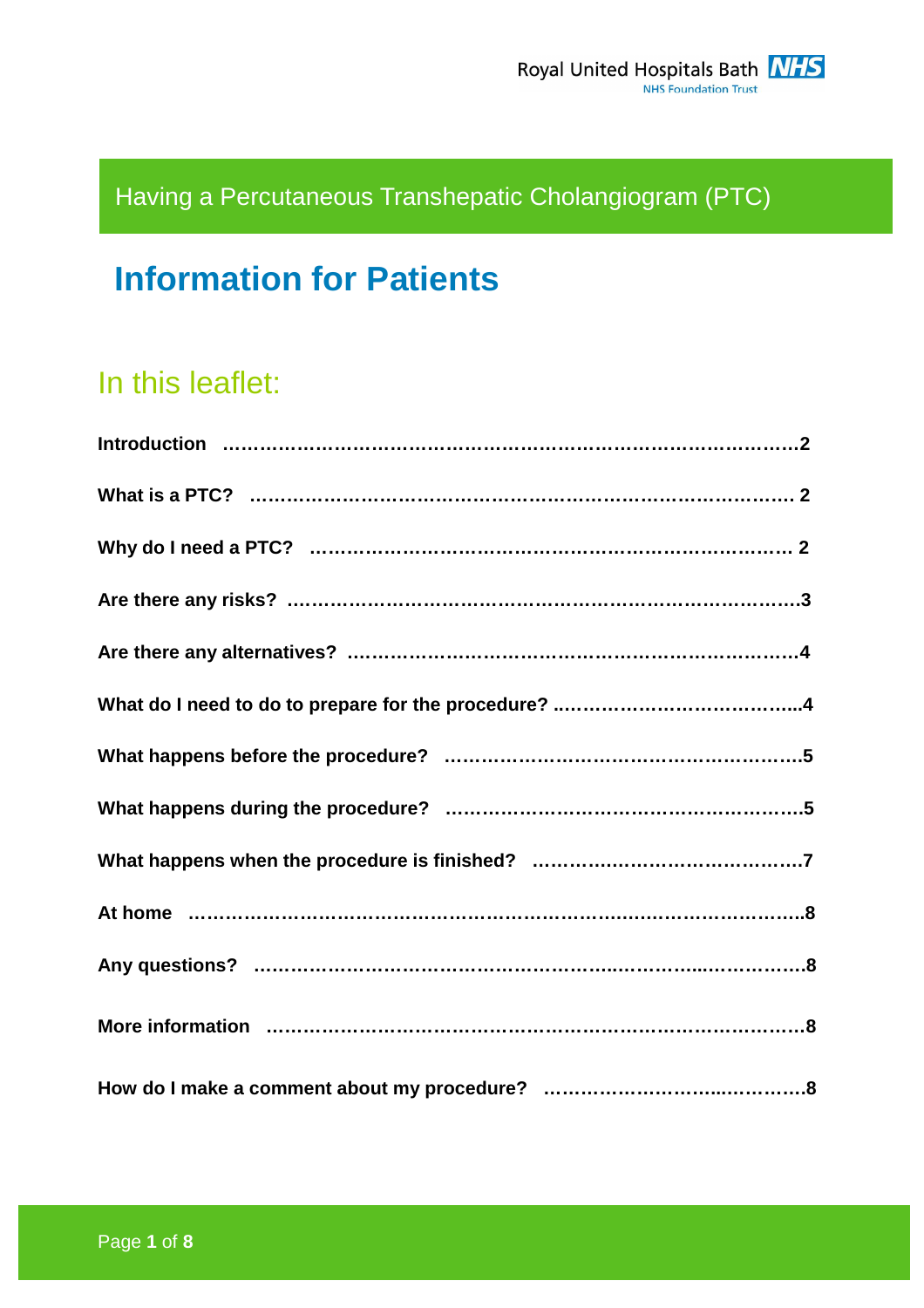## **Introduction**

This leaflet tells you about having a percutaneous transhepatic cholangiogram (PTC). It explains what is involved and what the possible risks are. If you have any questions or concerns, please do not hesitate to speak to a doctor or nurse caring for you in the Interventional Radiology department.

## What is a PTC?

A percutaneous transhepatic cholangiogram (PTC) is a procedure performed by a radiologist (specialist X-ray doctor) who uses X-rays to look at the bile ducts (the tubes in your liver which carry bile from your liver to the bowel). Contrast medium (X-ray dye) is injected directly into a bile duct in the liver through a thin needle inserted through the skin. The contrast allows detailed images (pictures) of the bile ducts to be seen using Xrays.

## Why do I need a PTC?

Bile is a fluid that helps digest fat in food. It is produced in the liver and flows through bile ducts or tubular passageways to the gallbladder where it is stored. When needed the gallbladder contracts to push bile into the intestines via the bile ducts. If bile cannot be removed from the body due to a narrowing or blockage of the bile ducts, it collects in the blood and is seen as a yellow discolouration of the skin and eyes (jaundice). It can also result in itching and infection.



There are several conditions that can cause a blockage or narrowing of the bile ducts, including: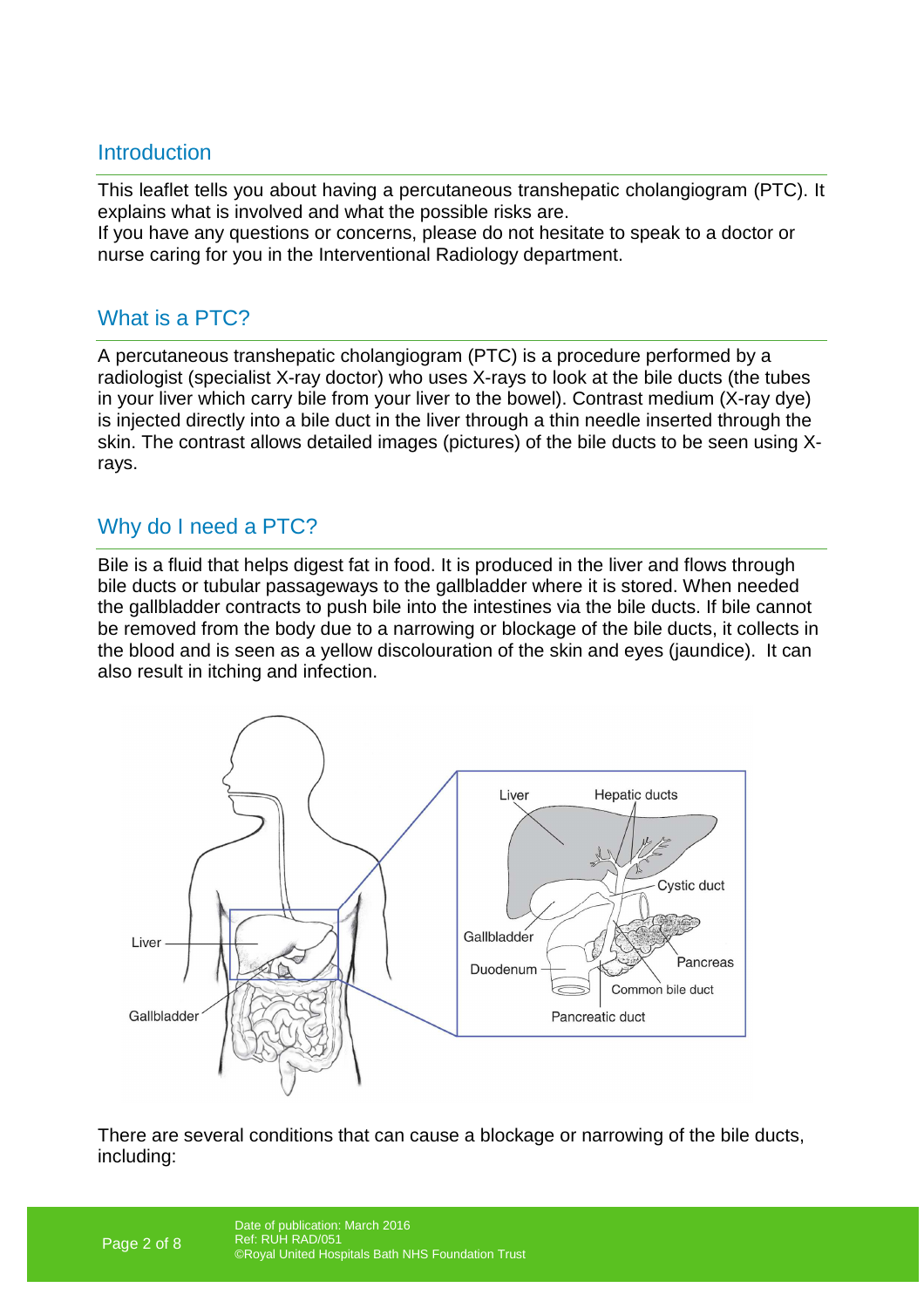- Inflammation –pancreatitis (inflammation of the pancreas), sclerosing cholangitis (inflammation of the bile ducts)
- Tumours cancer of the pancreas, gallbladder, bile duct, liver or enlarged lymph nodes
- Gallstones, either in the gallbladder or bile ducts
- Injury to the bile ducts during surgery
- Infection

You will more than likely have had other pictures of your liver and bile ducts taken by ultrasound, CT (computed tomography) or MRI (magnetic resonance imaging) to identify a narrowing or blockage of the bile ducts. PTC is usually recommended either to get more detailed pictures of the bile ducts, or as the start of a procedure to treat a narrowing or blockage of the bile ducts such as:

- Placement of a drainage catheter (tube) across the narrowing to deal with infection or to prepare you for an operation by reducing jaundice
- Sampling of tissue (biopsy) to make a diagnosis
- Removal of gallstones (stone-like objects that form in the gallbladder or bile ducts)
- Balloon dilatation (stretching) of the narrowed area
- Placement of a stent (a hollow metal or plastic tube) across the narrowing to keep the bile duct open. This is often a permanent treatment for jaundice due to cancer.

You will find more information about each of these procedures in the section of this leaflet called 'What happens during the procedure?' The doctor will discuss all of this with you before proceeding, and will be happy to answer any questions you may have.

## Are there any risks?

PTC and biliary drainage is a safe procedure, but as with any medical procedure there are some risks and complications that can arise. There is a 0.1 per cent (or one in 1000 patients) risk of the following complications after PTC:

- **Bleeding**: the liver is a large organ containing a lot of blood. There is a risk of bleeding, though this is generally very slight. If the bleeding were to continue, then it is possible that you might need a blood transfusion. Very rarely, an operation or another radiological procedure is required to stop the bleeding.
- **Infection**: If the bile is infected, there is a small risk that infection might be released into your bloodstream, making you unwell for a period. We will give you antibiotics before the procedure to help minimise this risk.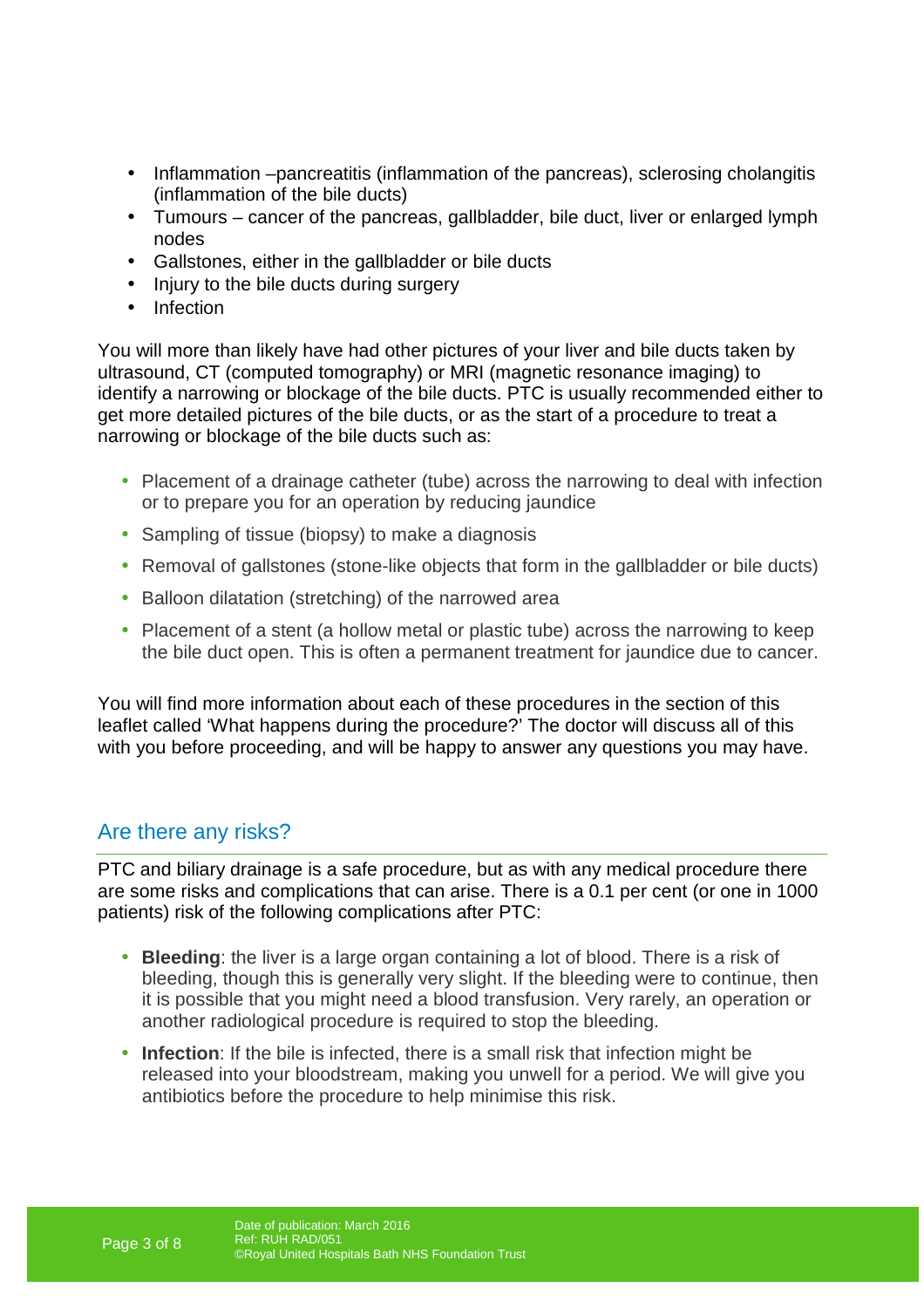• **Reaction to the 'contrast medium'** (the special dye containing iodine used in the examination). This is very rare and occurs in 0.0025 per cent or one in 40,000 patients.

The use of imaging guidance such as X-rays or ultrasound during the procedure helps to minimise the risk of complications. The radiologist (specialist X-ray doctor) performing the procedure will discuss the risk factors relevant to your condition with you before starting and will be happy to answer any questions you may have.

## Are there any alternatives?

Endoscopic retrograde cholangiopancreatography (ERCP) is an alternative way of getting access to the bile duct. This involves passing a tube with a camera (the endoscope) through the mouth. If ERCP is the better alternative in your case, the doctors will discuss it with you. PTC is often required when ERCP is not possible or has already been tried and failed. PTC may be the only possible option after some surgical operations. Sometimes PTC and ERCP are used together as a 'combined procedure'.

## What do I need to do to prepare for the procedure?

Your blood clotting can be abnormal if your bile ducts are blocked. You will need to have a blood test before the procedure to check this. Your doctor or clinical nurse specialist will tell you about this and how to arrange it. You may need to have an injection of vitamin K or special transfusions to correct blood clotting before the procedure. Very abnormal blood clotting may delay the procedure for a day or two depending on the overall urgency of your condition.

If you are taking Warfarin, Clopidogrel, aspirin, other blood thinning medications or metformin please inform the Radiology department at least one week before the procedure, as these may need to be stopped for a number of days before the examination. Please continue to take all your other medications as usual.

Please also let us know if you have asthma, or are allergic to any medications, skin cleaning preparations, iodine or the contrast medium (special dye used to highlight blood vessels on X-rays) used for the PTC.

You may already be an inpatient or, if not, you will be admitted into hospital on the previous day or the day of your procedure. On admission you will be informed of the approximate time of your procedure. However, this may change due to unforeseen circumstances. In some cases you may be allowed to go home after an overnight or short stay in hospital. Sometimes several visits to the Imaging (X-ray) department are needed to finish all the procedures. This may mean you have to stay in hospital for a week or two or be re-admitted for the later procedures.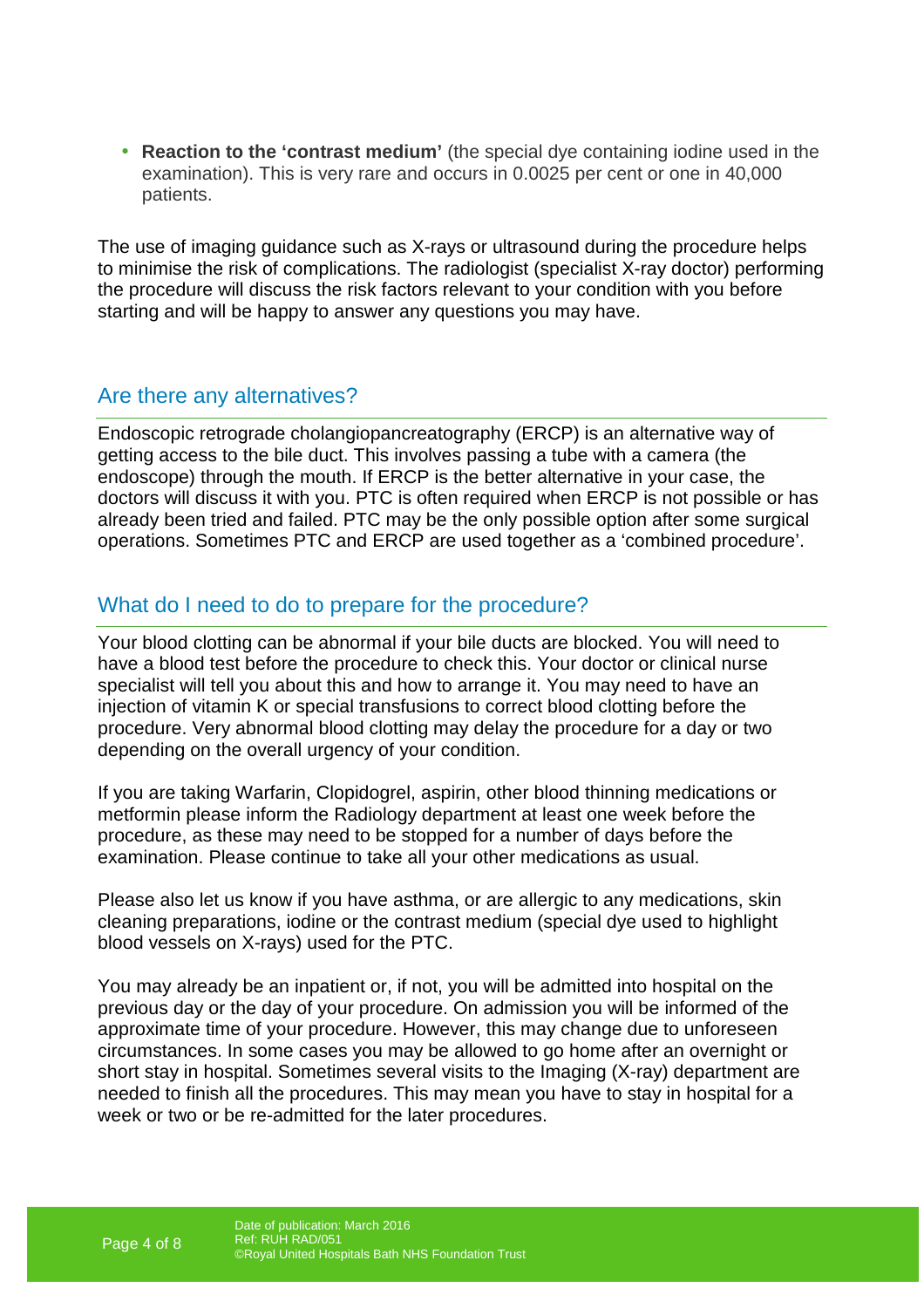You will not be allowed to eat for 6 hours before the procedure. You may drink clear fluids like water up to 3 hours before the procedure.

If you have diabetes, please phone the Radiology department for specific advice on 01225 824375.

A cannula (needle) will be inserted into a vein in your hand/arm. This allows us to administer antibiotics to minimise the risk of infection. You may have an intravenous drip in your arm to keep you hydrated.

**If you are pregnant, or think you may be pregnant, you must tell the imaging staff so that appropriate protection or advice can be given.** 

## What happens before the procedure?

When it is time for the procedure you will be taken on your bed to the Radiology department, where you will be welcomed by the radiology staff:

- The Radiologist is a doctor specially trained to interpret X-rays and scans and to perform image-guided procedures.
- Radiographers are specially trained health professionals who move and control the radiographic equipment during the procedure.
- Radiology Nurses work with the radiologists and care for the patient during interventional procedures.

A nurse will check your details. If you are allergic to anything (such as medicine, latex, plasters) please tell the nurse.

The radiologist will explain the procedure answering any questions you or your family may have. When all your questions have been answered you will be asked to sign a consent form for the procedure.

## What happens during the procedure?

You will be taken into the Interventional radiology room and helped onto the X-ray table. The radiologist will perform an ultrasound scan of the liver before starting the procedure.

You will have a device attached to your finger to monitor your heart rate and breathing. A cuff will be placed on your arm to monitor your blood pressure (please inform the nurse if there is a reason why a certain arm cannot be used). You will be given oxygen via a mask or tubing under your nose.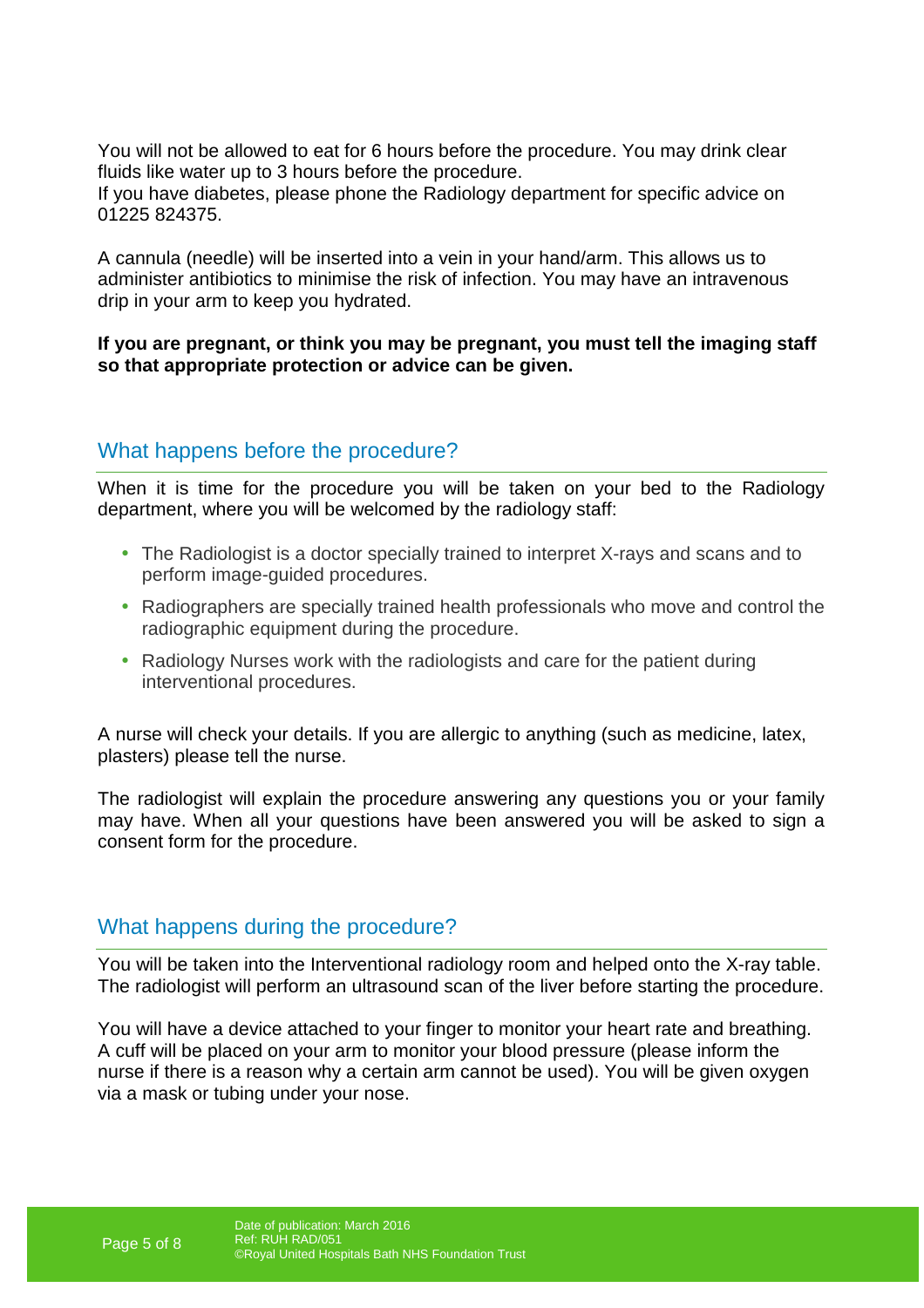You may be given a sedative and painkillers though the cannula in your hand/arm. You will not be fully unconscious during the procedure but you should be drowsy and relaxed.

The upper part of your abdomen (tummy) will be cleaned with antiseptic fluid and covered with a sterile drape (towel).

The radiologist will give you an injection of local anaesthetic to numb the area. This may cause some stinging, but it will only last a short time.

An X-ray camera suspended over the table will be used to take images during the procedure. It will come close to you but will not touch you.

A fine needle will be passed through the skin and adjusted under X-ray guidance until it is in the right place inside the liver. X-ray dye (contrast medium) will be injected through the needle and pictures will be taken. You may experience a warm sensation throughout your body. This is normal and wears off quickly. You may be asked to hold your breath and keep still while X-ray pictures are taken.

In most cases, after taking these pictures, we will carry on to perform further procedures to treat a narrowing of the bile duct. The exact procedures intended in your case will have been discussed with you. They may include:

#### **1. Biliary drainage**

Biliary drainage is when an external drain (a tube) is inserted in order to drain and remove excess bile from the bile ducts into a collecting bag. The drainage tube is secured to your skin and covered with a dressing. It may be left in for a few days or until your condition has improved.

#### **2. Biliary Biopsy**

Occasionally a sample of tissue is needed to diagnose the cause of the bile duct narrowing and plan your treatment. This may be obtained by passing a small biopsy needle through a tube (sheath) placed from the site where the needle passes through the skin to the narrowing or blockage of the bile duct.

#### **3. Biliary balloon dilatation**

Biliary dilatation is when the stricture (narrowing) within the bile ducts is opened up with a balloon attached on the end of a catheter. This balloon is inflated at the point of narrowing in order to stretch the duct open.

You may find this uncomfortable and experience some pain. This should only last for a short time and usually goes once the balloon has been deflated. Please let the nurse or doctor know if you have any pain so that painkillers can be given to relieve this. A drainage catheter may be inserted afterwards if necessary.

#### **4. Biliary stenting**

Biliary stenting is when a plastic or metallic stent is placed across the stricture (narrowing) in order to relieve the blockage. A drainage catheter may be left in place for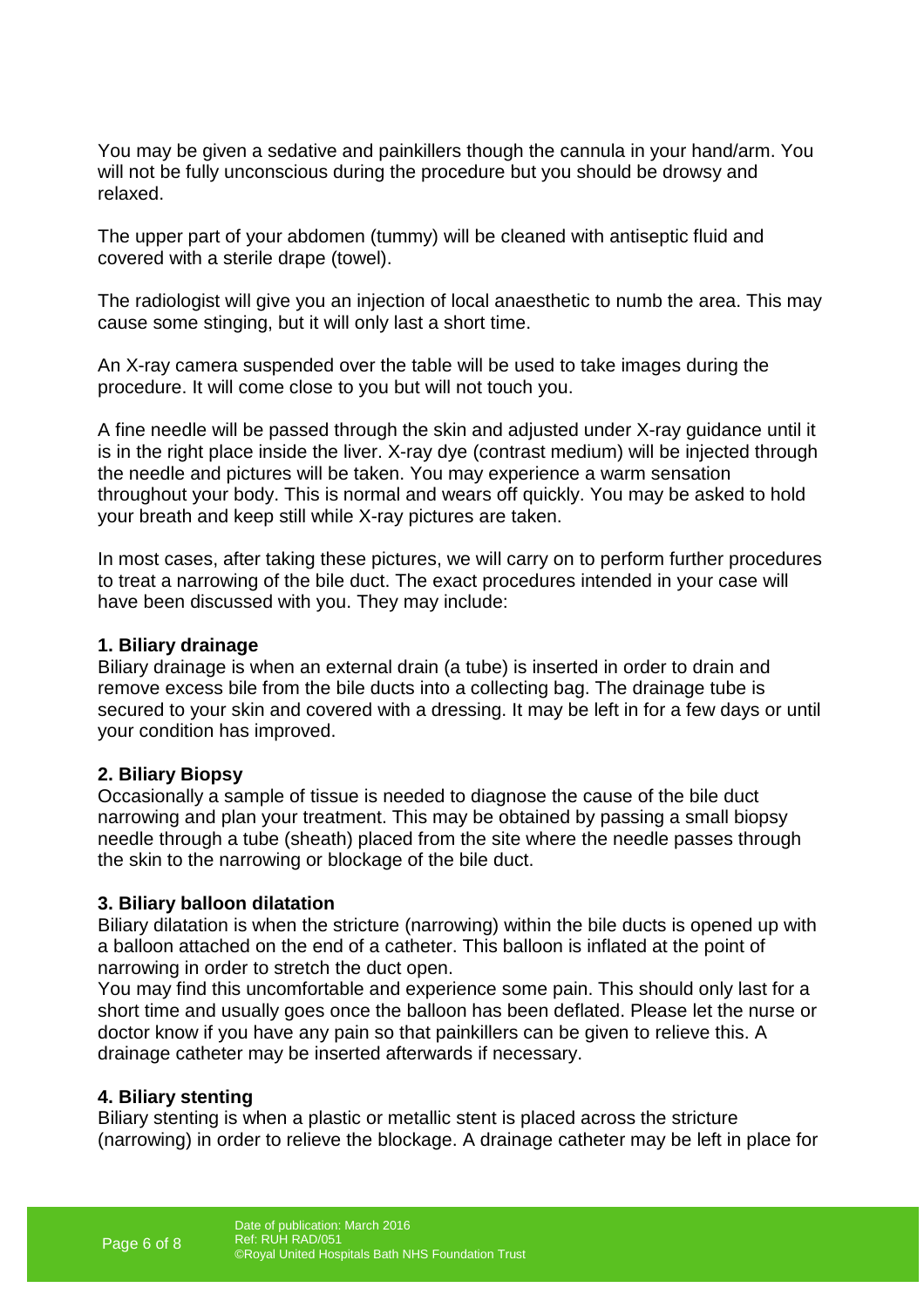a few days or until your doctors are satisfied that the bile duct stent is working properly. A metal stent will usually remain in your body permanently and is nothing to worry about.

#### **If you have an MRI scan in future, you will need to tell the imaging staff that you have a stent inserted into your bile duct.**

The procedure time can vary depending on what is being done. A PTC alone usually takes from 30 minutes to 1 hour. Biliary dilatation/stenting takes from 45 minutes to 1 hour 30 minutes.

It is not always possible to complete the whole planned procedure in one session. If this should happen, you will have a drainage tube left in and will go back to the Radiology Department to complete the procedure after a few days. In such cases the success rate is usually higher on the second attempt.

## What happens when the procedure is finished?

You will be taken back to your ward, where you will need to rest in bed for about 6 hours. You will have your pulse, blood pressure and if necessary your temperature taken to ensure there have been no complications.

You can eat and drink normally unless instructed otherwise by your doctor. Please tell the nursing staff if you feel unwell or feverish.

You may need to continue antibiotic treatment. If you have any pain as a result of your condition or because of the drainage tube then you will be given painkillers as necessary.

If you have a drainage catheter, you will need to take care of the drainage bag and make sure that the tube does not kink (bend), or the bile will not be able to pass through. Please be careful that the tube does not get pulled, as this could cause it to fall out. The nursing staff will measure and record the amount of bile collected in the bag and change your wound dressings regularly.

In most patients the drainage tube and bag are only kept on for a few days but sometimes they need to stay in place for longer e.g. a few weeks or even months. In very rare cases, the drainage tube is permanent. If the tube is kept draining for a long time then you will need to drink extra fluid and take extra salt to compensate.

Your doctor will review your condition to decide when the catheter should be removed and when you can go home.